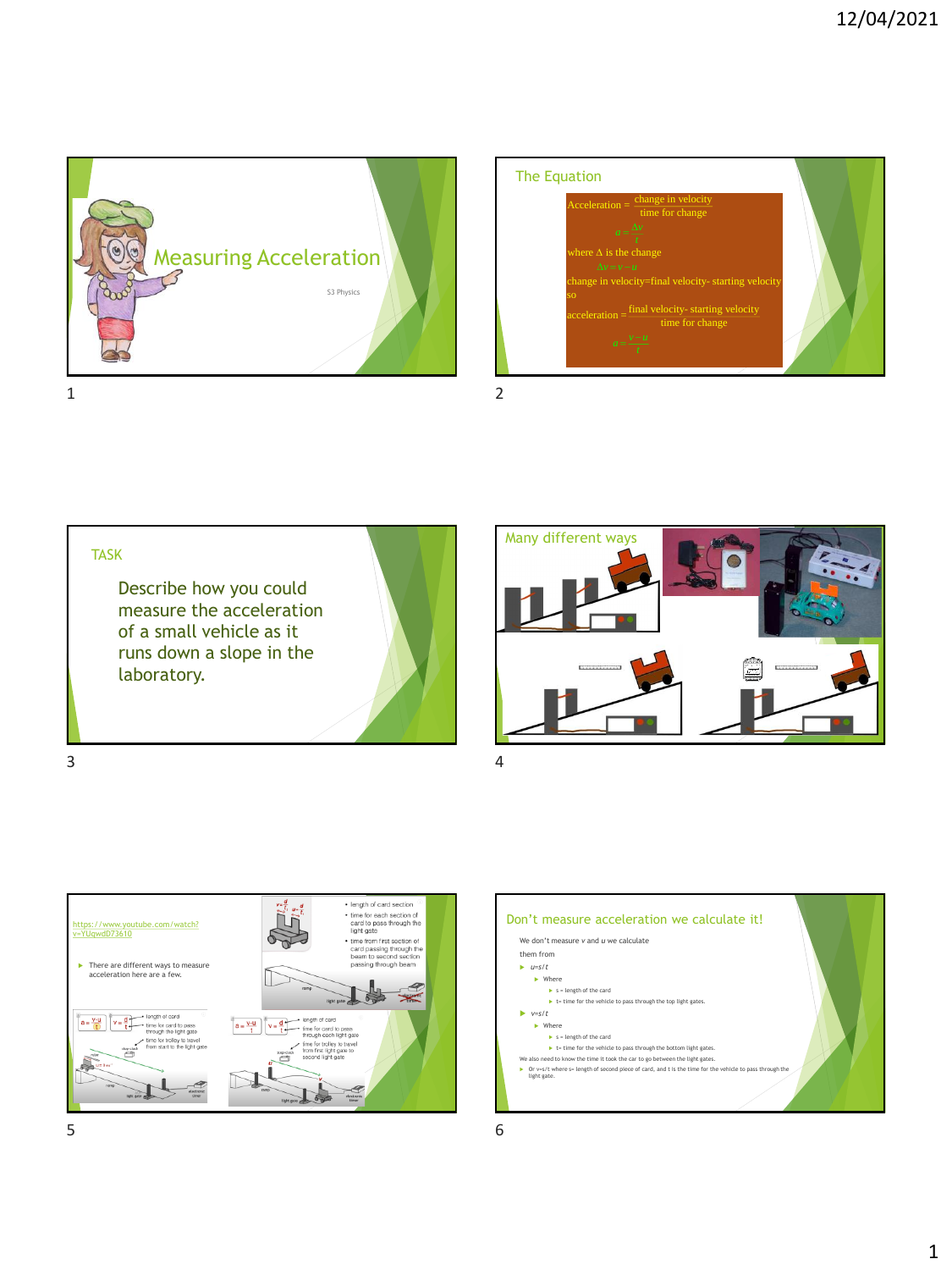## Measuring acceleration with the ALBA RANGER

Here the Ranger sends out pulses of sound / ultrasound. The sound waves reflect off the object and the reflected waves return to the ranger.

If the pulses are returning after a longer time what does this tell you about the vehicle? What about the pulses reflecting in a shorter time?











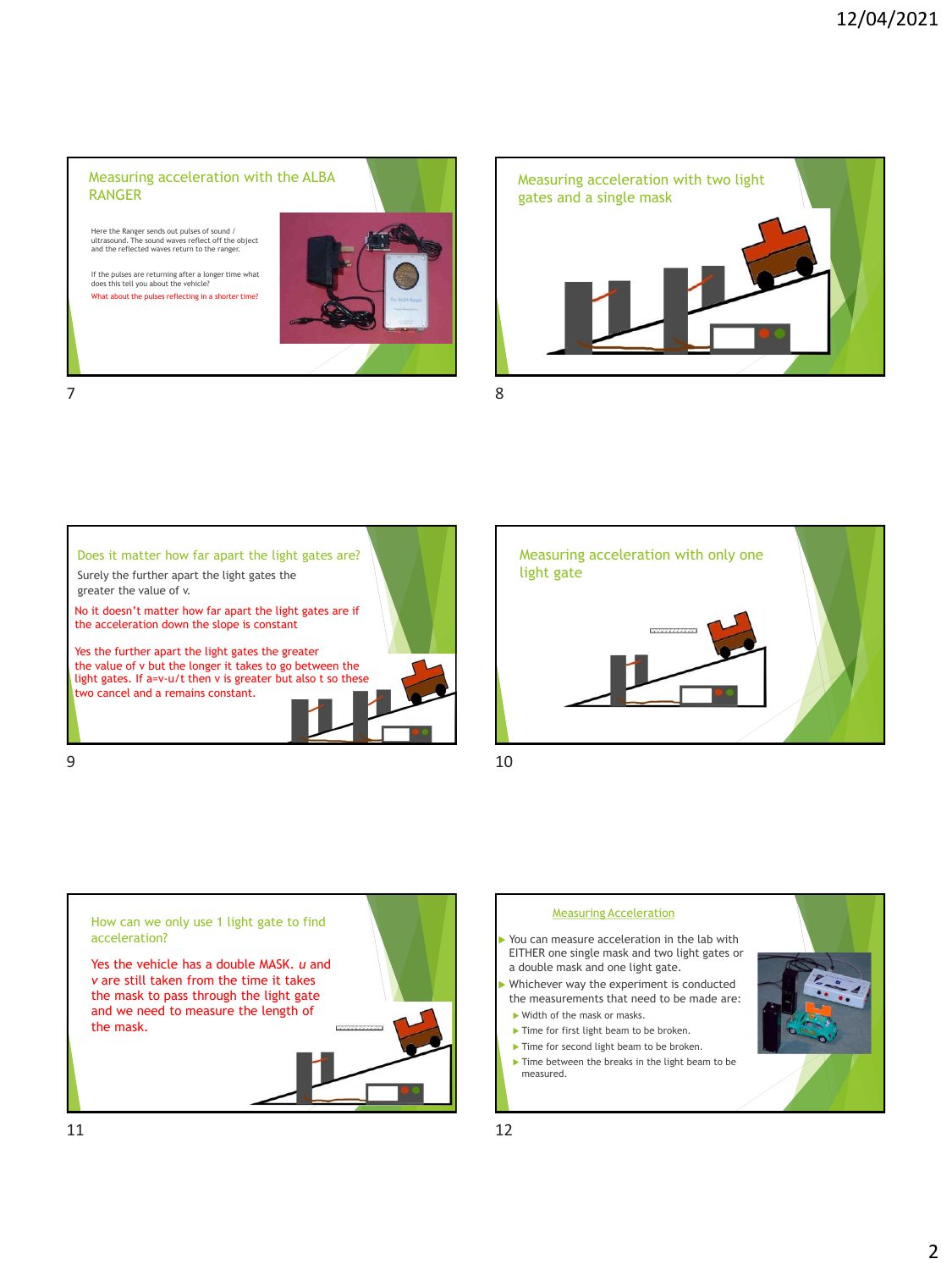











- 1. A Jaguar can reach 27 m/s from rest in 9.0 s, calculate its acceleration.
- 2. The space shuttle reaches 1000 m/s, 45 s after launch. Calculate the acceleration.
- 3. A car reach 30 m/s from a speed of 18 m/s in 6 s. calculate its acceleration.
- 4. A train moving at 10 m/s increases its speed to 45 m/s in 10 s. calculate its acceleration.
- 5. A bullet travelling at 240 m/s hits a wall and stops in 0.2 s. Calculate its acceleration.
- 6. A car travelling at 20 m/s brakes and slows to a halt in 8 s. Calculate its acceleration, it ought to be a negative value!